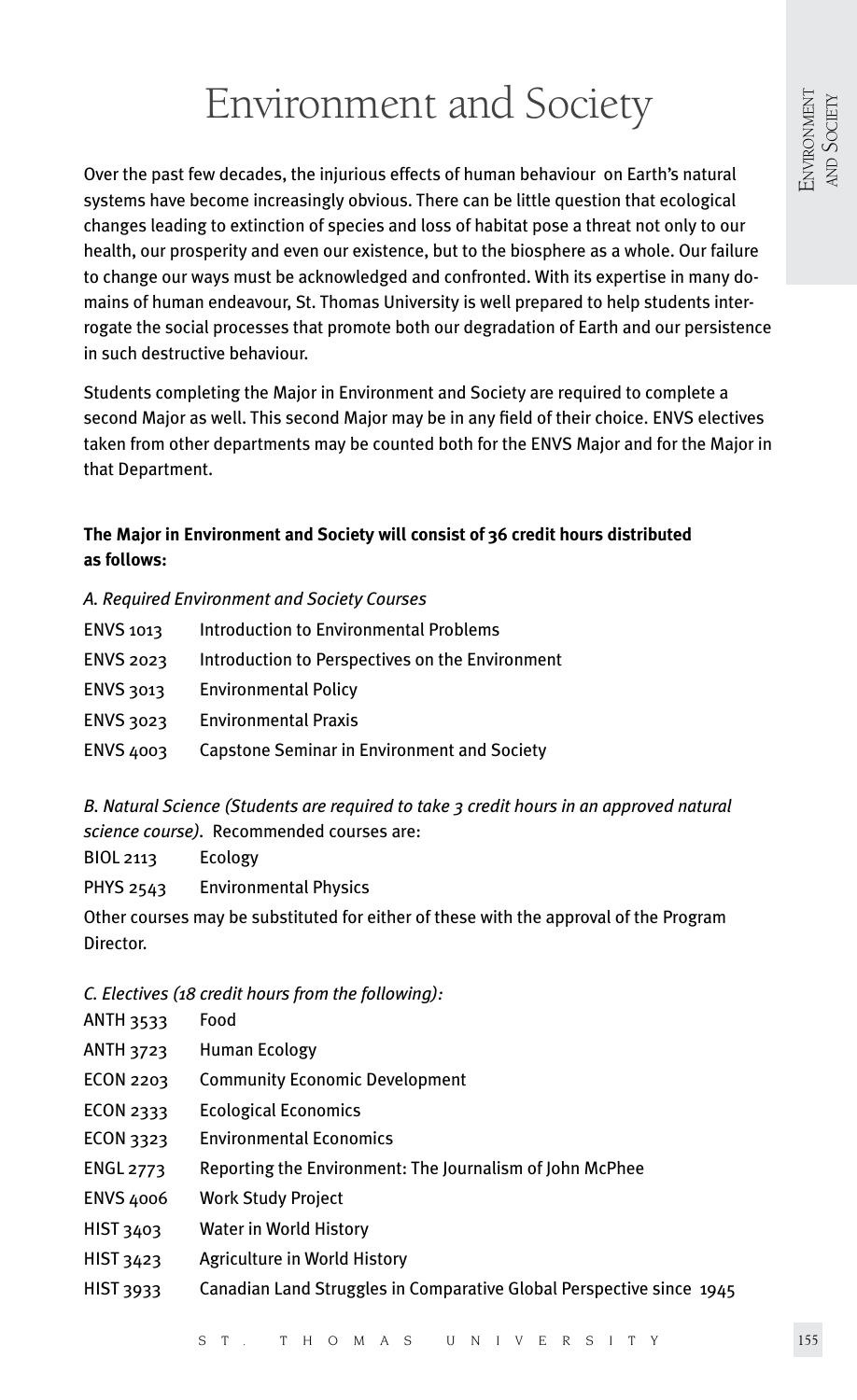| <b>NATI 3223</b> | Native Environmental Ethics and Ecology              |
|------------------|------------------------------------------------------|
| <b>NATI 3923</b> | Aboriginal Rights: The Land Question                 |
| PHIL 3563        | <b>Philosophy of Science</b>                         |
| <b>RELG 2133</b> | <b>Religion and Ecology</b>                          |
| RELG 3523        | <b>Environmental Ethics</b>                          |
| STS 2803         | Controversies in the Earth and Environmental Science |
| STS 3003         | <b>Scientific Reasoning</b>                          |
| <b>SCWK 6823</b> | <b>Ecology and Social Justice</b>                    |
| <b>SOCI 2213</b> | Society and Ecology                                  |

#### *Electives Available from UNB*

| <b>HIST 3925</b> | <b>Technology and Western Society</b>                         |
|------------------|---------------------------------------------------------------|
|                  | PHIL 3221-19 Selected Topics in Philosophy of the Environment |
| POLS 1603        | <b>Politics of Globalization</b>                              |

#### **ENVS-1013. Introduction to Environmental Problems**

This course introduces students to the nature of ecological problems and the relationships between human activities and environmental deterioration. The course examines the nature of the biosphere: how living plant, animal and microbial communities and their supporting air, water and soil cycles function.

#### **ENVS-2023. Introduction to Perspectives on the Environment (HMRT 2243)**

This course explores how society has attempted to understand the social origins of environmental degradation and the changes necessary in society to end human disruption of the environment. This involves a review of the different perspectives within the environmental movement, and of the attempts by the social sciences and the humanities to understand the social origins of environmental degradation. Prerequisite: ENVS 1013, or permission of the instructor.

#### **ENVS-3013. Environmental Policy (HMRT 3213)**

Building upon familiarity with the major perspectives within the environmental movement, the course will examine various approaches to resolving environmental problems such as: bioregionalism, sustainable growth, deep ecology, rightsizing economic activity, etc. Students will explore how alternate visions of the future would translate into public policy. Prerequisites: ENVS 1013 and ENVS 2023, or permission of the instructor.

#### **ENVS-3023. Environmental Praxis (HMRT 3223)**

This course explores how alternative visions of the future translate into political action at the international, national, provincial, community, and personal levels. This involves an analysis of alternative theories of the nature of social change. A component of this course may be service learning. Prerequisites: ENVS 1013 and ENVS 2023, or permission of the instructor.

#### **ENVS-4003. Capstone Seminar**

This is a required course for the Major in Environment & Society which is designed to integrate the entire program of study. The seminar will focus on developing a multidisciplinary understanding of a selection of environmental issues as determined by student and faculty